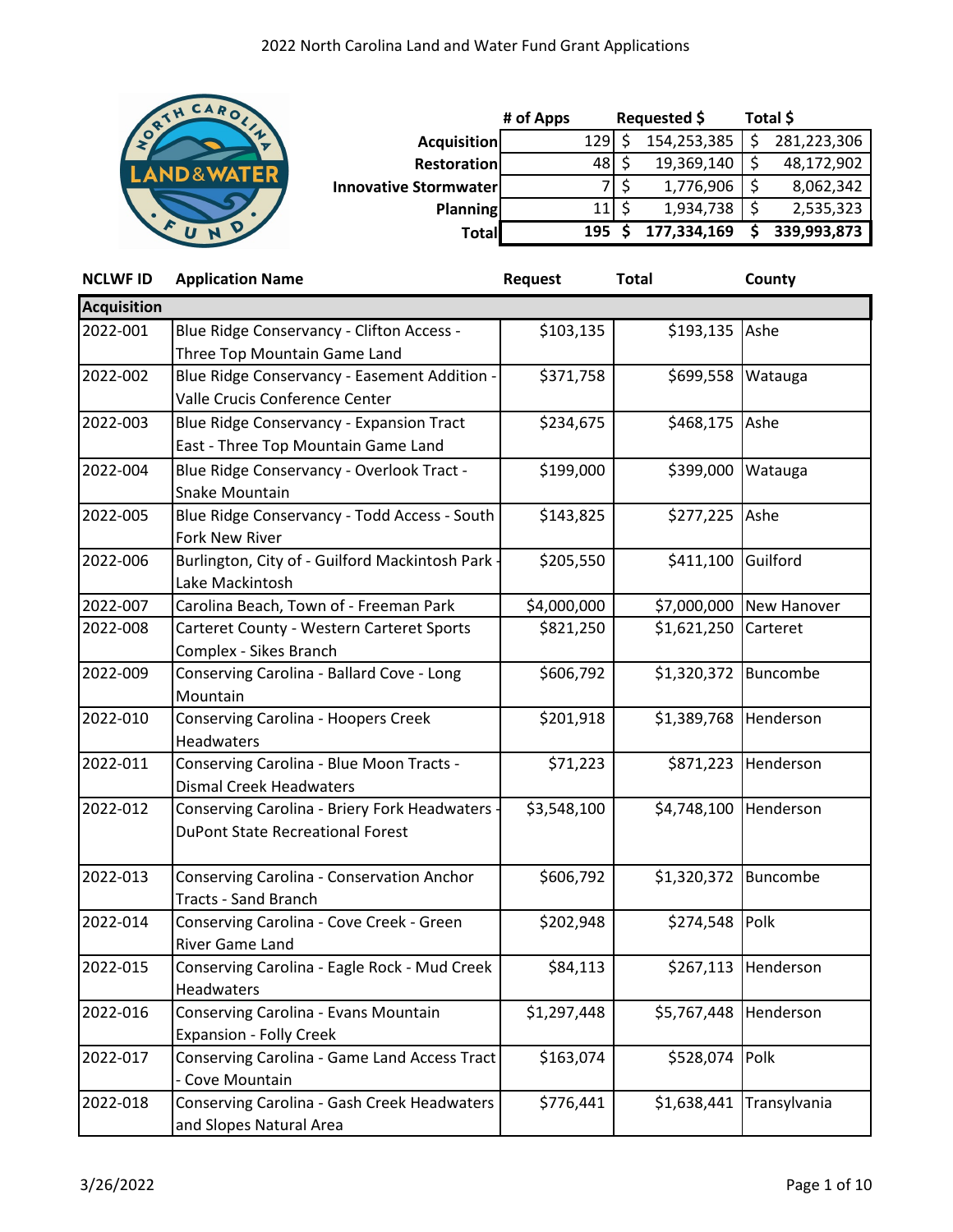| <b>NCLWF ID</b> | <b>Application Name</b>                                               | <b>Request</b> | <b>Total</b>       | County       |
|-----------------|-----------------------------------------------------------------------|----------------|--------------------|--------------|
| 2022-019        | Conserving Carolina - Little River Wetlands -                         | \$167,419      | \$267,419          | Transylvania |
|                 | <b>Cedar Mountain</b>                                                 |                |                    |              |
| 2022-020        | Conserving Carolina - Long Rock - DuPont                              | \$75,550       | \$151,100          | Henderson    |
|                 | <b>State Recreational Forest</b>                                      |                |                    |              |
| 2022-021        | Conserving Carolina - Murr Creek Phase 2 -                            | \$3,548,100    | \$4,748,100        | Henderson    |
|                 | <b>East Fork Headwaters</b>                                           |                |                    |              |
| 2022-022        | Conserving Carolina - Raven Rock - Hickory                            | \$1,046,113    | \$1,096,113        | Henderson    |
|                 | Nut Gorge                                                             |                |                    |              |
| 2022-023        | Conserving Carolina - Stony Mountain - Rich                           | \$322,862      | \$447,862          | Henderson    |
|                 | <b>Mountain Natural Area</b>                                          |                |                    |              |
| 2022-024        | Catawba Lands Conservancy - Bigleaf Bluff                             | \$2,566,638    | \$3,790,528        | Gaston       |
| 2022-025        | Catawba Lands Conservancy - Dixon Tract -                             | \$1,130,957    | \$1,348,055        | Gaston       |
|                 | Catawba Creek                                                         |                |                    |              |
| 2022-026        | Conservation Trust for North Carolina - Grassy                        | \$384,902      | \$722,705          | Mitchell     |
|                 | Creek Springs - Blue Ridge Parkway                                    |                |                    |              |
| 2022-027        | Conservation Trust for North Carolina -                               | \$517,014      | \$652,109          | Jackson      |
|                 | Hornbuckle Creek - Blue Ridge Parkway                                 |                |                    |              |
| 2022-028        | Eno River Association - Coon Rock Farm - Eno                          | \$98,394       | \$321,172          | Orange       |
|                 | River                                                                 |                |                    |              |
| 2022-029        | Eno River Association - Crist Tract - Diabase                         | \$167,222      | \$334,445          | Durham       |
|                 | Sill                                                                  |                |                    |              |
| 2022-030        | Eno River Association - Eno River State Park -                        | \$980,165      | \$2,058,505        | Orange       |
|                 | Historic Occoneechee Speedway                                         |                |                    |              |
| 2022-031        | Eno River Association - Morton Tract -                                | \$51,775       | \$103,550          | Orange       |
|                 | Occoneechee Mountain                                                  |                |                    |              |
| 2022-032        | Foothills Conservancy of NC - Balls Creek                             | \$715,815      | \$1,690,815        | Catawba      |
|                 | Tracts - Catawba River                                                |                |                    |              |
| 2022-033        | Foothills Conservancy of NC - Blowing Rock                            | \$2,089,917    | \$3,539,917        | Caldwell     |
|                 | <b>Tract - Johns River Headwaters</b>                                 |                |                    |              |
| 2022-034        | Foothills Conservancy of NC - Green Rock                              | \$420,000      | \$785,000 Caldwell |              |
|                 | Creek - Buffalo Cove Game Land                                        | \$765,689      |                    |              |
| 2022-035        | Foothills Conservancy of NC - Prospect Ridge -<br>Henry Fork River UT |                | \$1,276,189        | <b>Burke</b> |
| 2022-036        | Foothills Conservancy of NC - Ripshin Ridge -                         | \$562,628      | \$802,134          | Caldwell     |
|                 | <b>Buffalo Cove</b>                                                   |                |                    |              |
| 2022-037        | Franklinton - Town of - Capps Tract - UT to                           | \$449,256      | \$449,256          | Franklin     |
|                 | Cedar Creek                                                           |                |                    |              |
| 2022-038        | Marshall, Town of - Landon Roberts Tract -                            | \$1,081,060    | \$1,546,060        | Madison      |
|                 | Water Well Fields                                                     |                |                    |              |
| 2022-039        | <b>Mainspring Conservation Trust - Amazing</b>                        | \$16,326,697   | \$27,387,897       | Jackson      |
|                 | Grace Complex - Big Ridge                                             |                |                    |              |
| 2022-040        | Mainspring Conservation Trust - High Knob -                           | \$259,099      | \$576,466          | Jackson      |
|                 | Caney Fork Headwaters                                                 |                |                    |              |
| 2022-041        | Mainspring Conservation Trust - Kelly Cove -                          | \$232,041      | \$645,123          | Macon        |
|                 | Needmore Game Land                                                    |                |                    |              |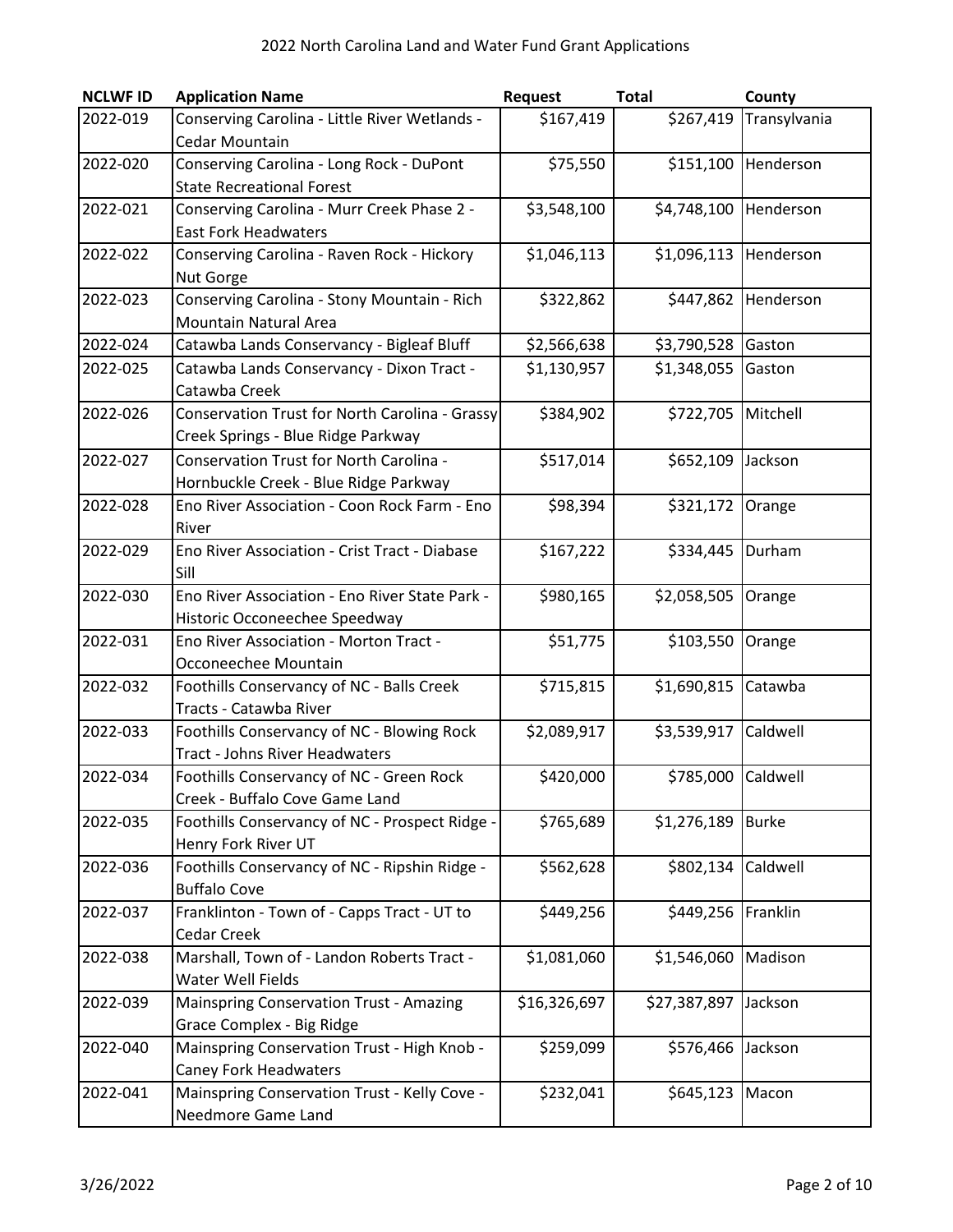| <b>NCLWF ID</b> | <b>Application Name</b>                         | <b>Request</b> | <b>Total</b> | County       |
|-----------------|-------------------------------------------------|----------------|--------------|--------------|
| 2022-042        | <b>Mainspring Conservation Trust - King</b>     | \$126,010      | \$261,010    | Graham       |
|                 | Meadows III - Squally Creek                     |                |              |              |
| 2022-043        | Mainspring Conservation Trust - Klatt           | \$209,078      | \$498,245    | Macon        |
|                 | Wetland - Little Tennessee River                |                |              |              |
| 2022-044        | Mainspring Conservation Trust - Marble Creek    | \$337,073      | \$669,573    | Cherokee     |
|                 | II - Murphy Watershed                           |                |              |              |
| 2022-045        | <b>Mainspring Conservation Trust - Mason</b>    | \$137,223      | \$275,223    | Cherokee     |
|                 | Branch Wetland - Valley River                   |                |              |              |
| 2022-046        | Mainspring Conservation Trust - Mull Creek -    | \$236,511      | \$498,606    | Jackson      |
|                 | <b>Caney Fork Headwaters</b>                    |                |              |              |
| 2022-047        | Mainspring Conservation Trust - Polecat Ridge   | \$302,720      | \$641,796    | Macon        |
|                 | - Bradley Creek                                 |                |              |              |
| 2022-048        | Mainspring Conservation Trust - Simp Gap        | \$67,200       | \$147,200    | Graham       |
|                 | <b>Access - Rines Creek</b>                     |                |              |              |
| 2022-049        | Mecklenburg County - Hopewell Tract - Gar       | \$1,503,118    | \$3,027,644  | Mecklenburg  |
|                 | <b>Creek Preserve</b>                           |                |              |              |
| 2022-050        | Morganton, City of - Bethel Park Phase 3 -      | \$1,082,744    | \$1,367,180  | <b>Burke</b> |
|                 | <b>Fiddlers Run</b>                             |                |              |              |
| 2022-051        | Maggie Valley Sanitary District - Jonathan      | \$1,500,000    | \$3,133,604  | Haywood      |
|                 | Creek Headwaters - Silver Game Land             |                |              |              |
| 2022-052        | North Carolina Botanical Garden Foundation -    | \$425,870      | \$945,370    | Orange       |
|                 | Raney - Stillhouse Bottom                       |                |              |              |
| 2022-053        | North Carolina Coastal Federation - Odum        | \$366,248      | \$500,248    | Onslow       |
|                 | <b>Tract - Queens Creek</b>                     |                |              |              |
| 2022-054        | North Carolina Coastal Land Trust - Bate Land   | \$1,268,150    | \$2,529,900  | Pamlico      |
|                 | Company - Bay River                             |                |              |              |
| 2022-055        | North Carolina Coastal Land Trust - Brice's     | \$285,000      | \$1,215,000  | Craven       |
|                 | <b>Creek Nature Park</b>                        |                |              |              |
| 2022-056        | North Carolina Coastal Land Trust - Lea Island  | \$1,340,100    | \$1,947,600  | Pender       |
|                 |                                                 |                |              |              |
| 2022-057        | North Carolina Coastal Land Trust - Remuda      | \$281,950      | \$749,450    | Columbus     |
|                 | Run - Waccamaw River                            |                |              |              |
| 2022-058        | North Carolina Coastal Land Trust -             | \$2,300,639    | \$5,853,139  | Carteret     |
|                 | Weyerhaeuser - Newport River                    |                |              |              |
| 2022-059        | North Carolina Coastal Land Trust -             | \$374,226      | \$1,251,726  | Craven       |
|                 | Whitehurst Tract - Upper Broad Creek            |                |              |              |
| 2022-060        | North Carolina Coastal Land Trust - Wolfpack    | \$1,954,680    | \$4,057,180  | Hyde         |
|                 | Partnership - Spencer Bay                       |                |              |              |
| 2022-061        | North Carolina Division of Coastal              | \$217,925      | \$435,850    | Dare         |
|                 | Management - Aguirre Tract - Kitty Hawk         |                |              |              |
|                 | Woods                                           |                |              |              |
| 2022-062        | North Carolina Division of Parks & Recreation - | \$1,000,000    | \$2,005,450  | Bladen       |
|                 | Johnson Tract - Bakers Lake                     |                |              |              |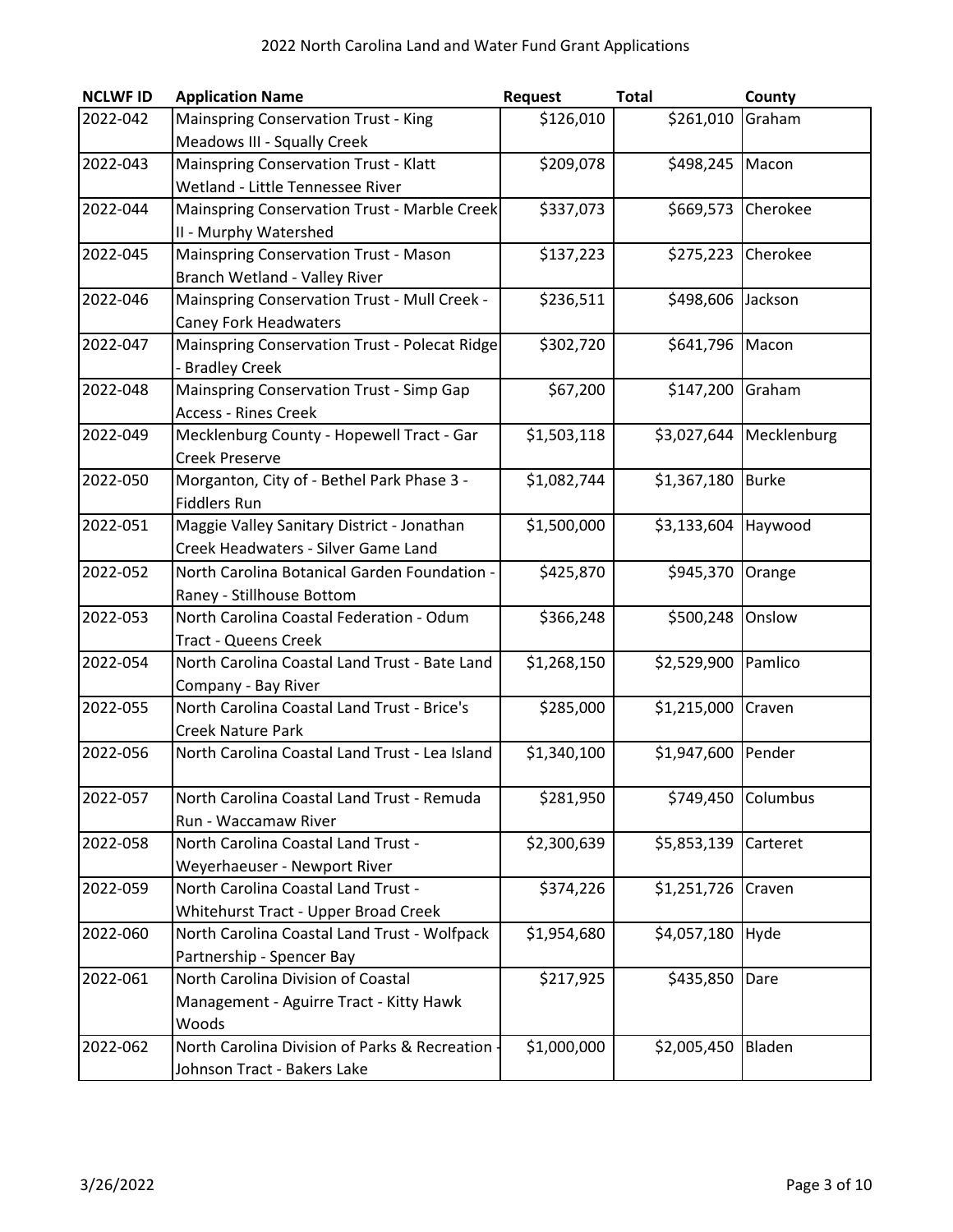| <b>NCLWF ID</b> | <b>Application Name</b>                                                  | Request     | <b>Total</b>       | County           |
|-----------------|--------------------------------------------------------------------------|-------------|--------------------|------------------|
| 2022-063        | North Carolina Division of Parks & Recreation -                          | \$1,500,000 | \$3,007,200        | Robeson          |
|                 | Schoolfield Trust - Lumber River State Park                              |             |                    |                  |
|                 |                                                                          |             |                    |                  |
| 2022-064        | North Carolina Division of Parks & Recreation -                          | \$428,450   | \$865,725          | Rockingham       |
|                 | Waynick Tract - Haw River State Park                                     |             |                    |                  |
|                 |                                                                          |             |                    |                  |
| 2022-065        | North Carolina Wildlife Resources                                        | \$70,000    | \$143,500          | Gates            |
|                 | Commission - Crawford Tract - Chowan                                     |             |                    |                  |
|                 | Swamp Game Land                                                          |             |                    |                  |
| 2022-066        | North Carolina Wildlife Resources                                        | \$350,000   | \$702,500          | <b>Brunswick</b> |
|                 | Commission - Dargon-Ward Tract - Columbus                                |             |                    |                  |
| 2022-067        | County Game Land<br>North Carolina Wildlife Resources                    |             |                    |                  |
|                 | Commission - Gore Tract - Waccamaw River                                 | \$147,900   | \$308,300          | Columbus         |
|                 |                                                                          |             |                    |                  |
| 2022-068        | North Carolina Wildlife Resources                                        | \$205,000   | \$412,500          | <b>Bertie</b>    |
|                 | Commission - Sherron Tract - Gaskins Swamp                               |             |                    |                  |
|                 |                                                                          |             |                    |                  |
| 2022-069        | North Carolina Wildlife Resources                                        | \$500,000   | \$1,158,500        | Madison          |
|                 | Commission - Snelson Access Tract - Sandy                                |             |                    |                  |
|                 | Mush Game Land                                                           |             |                    |                  |
| 2022-070        | Piedmont Land Conservancy - Bryan Tract -                                | \$217,630   | \$419,130          | Wilkes           |
|                 | <b>Elkin Creek Headwaters Preserve</b>                                   |             |                    |                  |
| 2022-071        | Piedmont Land Conservancy - Expansion Tract                              | \$399,450   | \$580,950          | Randolph         |
|                 | - Caraway Creek Preserve                                                 |             |                    |                  |
| 2022-072        | Piedmont Land Conservancy - Klondike Farm                                | \$152,947   | \$254,697          | Surry            |
|                 | Phase 1 - Grassy Creek                                                   |             |                    |                  |
| 2022-073        | Piedmont Land Conservancy - Mitchell Tract -                             | \$114,288   | \$129,288          | <b>Stokes</b>    |
|                 | Dan River Access                                                         |             |                    |                  |
| 2022-074        | Piedmont Land Conservancy - Quinn Tract -                                | \$112,395   | \$124,395 Guilford |                  |
|                 | Piedmont Greenway                                                        |             |                    |                  |
| 2022-075        | Piedmont Land Conservancy - Roberts Tract -                              | \$541,398   | \$1,141,398        | Randolph         |
| 2022-076        | Caraway Creek Headwaters                                                 | \$252,065   |                    |                  |
|                 | Piedmont Land Conservancy - Rockford Tract -<br>Yadkin River State Trail |             | \$323,325          | Surry            |
| 2022-077        | Conservation Fund, The - Carolina                                        | \$2,005,000 | \$3,427,100        | Robeson          |
|                 | Timberlands - Big Swamp                                                  |             |                    |                  |
| 2022-078        | Conservation Fund, The - Fie Creek - Silver                              | \$1,005,000 | \$2,284,900        | Haywood          |
|                 | <b>Game Land</b>                                                         |             |                    |                  |
| 2022-079        | Conservation Fund, The - Haleys Branch -                                 | \$595,100   | \$1,200,300        | Wake             |
|                 | <b>Umstead State Park</b>                                                |             |                    |                  |
| 2022-080        | Conservation Fund, The - Heights of Cape                                 | \$1,500,000 | \$3,587,000        | Harnett          |
|                 | Fear Timber Land - Daniels Creek                                         |             |                    |                  |
| 2022-081        | Conservation Fund, The - Hidden Lake -                                   | \$1,504,000 | \$2,147,750        | Tyrrell          |
|                 | Alligator River Game Land                                                |             |                    |                  |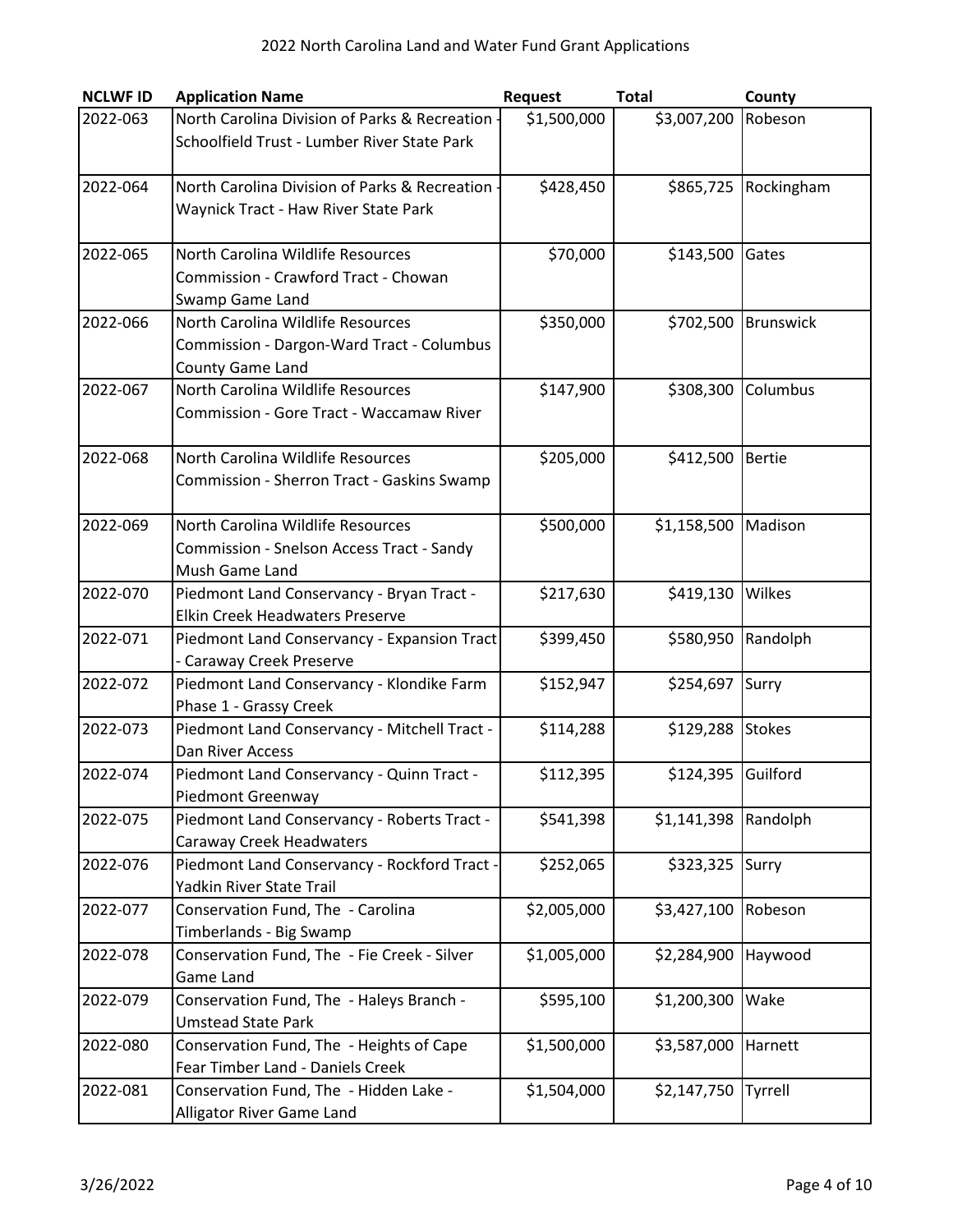| <b>NCLWF ID</b> | <b>Application Name</b>                        | Request      | <b>Total</b>        | County        |
|-----------------|------------------------------------------------|--------------|---------------------|---------------|
| 2022-082        | Conservation Fund, The - Keck Tract -          | \$51,025     | \$61,025            | Alamance      |
|                 | Alamance Battleground                          |              |                     |               |
| 2022-083        | Conservation Fund, The - Laurel Creek -        | \$138,000    | \$278,000           | Transylvania  |
|                 | <b>DuPont State Recreational Forest</b>        |              |                     |               |
| 2022-084        | Conservation Fund, The - Lumber River State    | \$4,650,000  | \$9,410,526         | Robeson       |
|                 | Park South                                     |              |                     |               |
| 2022-085        | Conservation Fund, The - Meadow Branch         | \$223,000    | \$793,000 Robeson   |               |
| 2022-086        | Conservation Fund, The - Meherrin River        | \$4,000,000  | \$7,735,504         | Northampton   |
|                 | Forest                                         |              |                     |               |
| 2022-087        | Conservation Fund, The - Northside Park - UT   | \$693,250    | \$1,388,000         | Wake          |
|                 | to Little River                                |              |                     |               |
| 2022-088        | Conservation Fund, The - Ogle Ridge - Mount    | \$401,500    | \$900,500           | Yancey        |
|                 | Mitchell State Park                            |              |                     |               |
| 2022-089        | Conservation Fund, The - Paynes Branch         | \$329,200    | \$643,850           | Forsyth       |
|                 | Preserve                                       |              |                     |               |
| 2022-090        | Conservation Fund, The - Reed Creek - Future   | \$750,000    | \$1,432,352         | <b>Stokes</b> |
|                 | Game Land                                      |              |                     |               |
| 2022-091        | Conservation Fund, The - Shoe Buckle Tract -   | \$1,500,000  | \$3,118,700         | <b>Stokes</b> |
|                 | <b>Future State Forest</b>                     |              |                     |               |
| 2022-092        | Conservation Fund, The - Town Creek Forest     | \$22,000,000 | \$37,185,100        | Brunswick     |
| 2022-093        | Conservation Fund, The - Turkey Ridge - Cane   | \$1,600,000  | \$3,347,350         | Yancey        |
|                 | River                                          |              |                     |               |
| 2022-094        | Conservation Fund, The - Winter Star Ridge -   | \$1,203,000  | \$2,507,500         | Yancey        |
|                 | Mount Mitchell State Park                      |              |                     |               |
| 2022-095        | Triangle Land Conservancy - Buffalo Creek      | \$1,003,643  | \$3,278,643         | Johnston      |
|                 | <b>Conservation Corridor</b>                   |              |                     |               |
| 2022-096        | Triangle Land Conservancy - Curl Tract - Falls | \$730,354    | \$1,417,854         | Wake          |
|                 | Lake Headwaters                                |              |                     |               |
| 2022-097        | Triangle Land Conservancy - Fitch Tract - Big  | \$800,000    | \$1,800,000 Chatham |               |
|                 | <b>Woods Forest Phase 2</b>                    |              |                     |               |
| 2022-098        | Triangle Land Conservancy - Foushee Tract -    | \$1,042,964  | \$2,047,964         | Durham        |
|                 | Little Creek Bottomlands and Slopes            |              |                     |               |
| 2022-099        | Triangle Land Conservancy - Hunter & Lore      | \$1,261,237  | \$2,500,737         | Wake          |
|                 | <b>Tracts - Middle Creek Bluffs</b>            |              |                     |               |
| 2022-100        | Triangle Land Conservancy - King Tract -       | \$633,718    | \$1,364,218         | Wake          |
|                 | <b>Williamson Meadows</b>                      |              |                     |               |
| 2022-101        | Triangle Land Conservancy - Kirk Tract - Marks | \$1,049,212  | \$2,133,712         | Wake          |
|                 | <b>Creek Headwaters</b>                        |              |                     |               |
| 2022-102        | Triangle Land Conservancy - McLean - Big       | \$1,200,000  | \$3,700,000         | Chatham       |
|                 | <b>Woods Forest Phase 2</b>                    |              |                     |               |
| 2022-103        | Triangle Land Conservancy - Mole Tract - Lick  | \$226,953    | \$302,953           | Durham        |
|                 | <b>Creek Bottomlands</b>                       |              |                     |               |
| 2022-104        | Nature Conservancy, The - Ammon Tract -        | \$321,855    | \$463,045           | Bladen        |
|                 | Bladen Lakes State Forest                      |              |                     |               |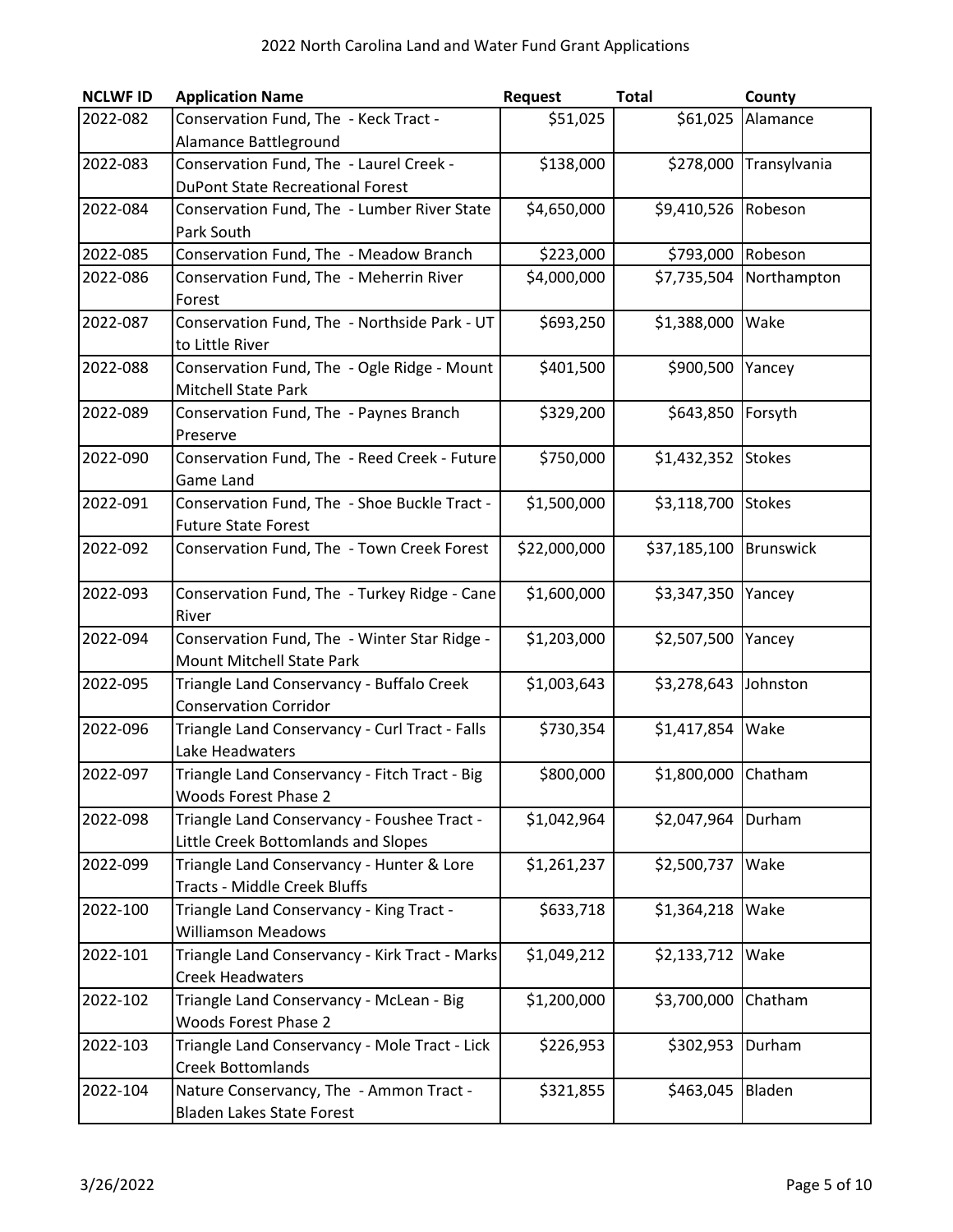| <b>NCLWF ID</b> | <b>Application Name</b>                                           | Request      | <b>Total</b> | County           |
|-----------------|-------------------------------------------------------------------|--------------|--------------|------------------|
| 2022-105        | Nature Conservancy, The - Chipley-Miller                          | \$1,130,187  | \$1,916,087  | Halifax          |
|                 | <b>Tract - Roanoke River</b>                                      |              |              |                  |
| 2022-106        | Nature Conservancy, The - Gossman Tract -                         | \$53,325     | \$95,375     | Sampson          |
|                 | <b>Black River</b>                                                |              |              |                  |
| 2022-107        | Nature Conservancy, The - Graham Tract -                          | \$224,863    | \$345,163    | Ashe             |
|                 | <b>Bluff Mountain</b>                                             |              |              |                  |
| 2022-108        | Nature Conservancy, The - Lewis Tract - Black                     | \$161,630    | \$312,580    | Pender           |
|                 | River                                                             |              |              |                  |
| 2022-109        | Nature Conservancy, The - Marshall Tract -                        | \$3,822,200  | \$5,859,300  | Bladen           |
|                 | <b>Whitehall Plantation Game Land</b>                             |              |              |                  |
| 2022-110        | Nature Conservancy, The - Morris Tract -                          | \$2,150,888  | \$4,285,688  | Transylvania     |
|                 | Pisgah Forest                                                     |              |              |                  |
| 2022-111        | Nature Conservancy, The - Morrison                                | \$942,885    | \$1,868,585  | Wilkes           |
|                 | Foundation - Pine Mountain                                        |              |              |                  |
| 2022-112        | Nature Conservancy, The - Sleepy Creek                            | \$1,686,310  | \$2,814,410  | Pender           |
|                 | Farms - Holly Shelter Game Land                                   |              |              |                  |
| 2022-113        | Nature Conservancy, The - Wakestone Tract -                       | \$67,025     | \$122,575    | Sampson          |
|                 | <b>Black River</b>                                                |              |              |                  |
| 2022-114        | Nature Conservancy, The - Willie Tract - Black                    | \$129,792    | \$252,342    | Pender           |
|                 | River                                                             |              |              |                  |
| 2022-115        | Tar River Land Conservancy - Bowers Farm -                        | \$930,700    | \$1,775,700  | Edgecombe        |
|                 | <b>Swift Creek</b>                                                |              |              |                  |
| 2022-116        | Tar River Land Conservancy - Wheeler Tract -                      | \$268,500    | \$777,800    | Granville        |
|                 | Ledge Creek                                                       |              |              |                  |
| 2022-117        | Three Rivers Land Trust - Addor Tract -                           | \$156,234    | \$267,234    | Moore            |
|                 | Aberdeen Creek                                                    |              |              |                  |
| 2022-118        | Three Rivers Land Trust - Bennett Tract -                         | \$139,450    | \$177,450    | Moore            |
|                 | <b>Buffalo Creek</b>                                              |              |              |                  |
| 2022-119        | Three Rivers Land Trust - Bennett Tract -                         | \$486,970    | \$687,970    | Montgomery       |
| 2022-120        | <b>Watery Branch</b><br>Three Rivers Land Trust - Bennett Tract - | \$68,720     | \$89,720     | Montgomery       |
|                 | <b>Uwharrie River</b>                                             |              |              |                  |
| 2022-121        | Three Rivers Land Trust - Forrest Tract -                         | \$327,285    | \$768,285    | Davidson         |
|                 | <b>Abbotts Creek</b>                                              |              |              |                  |
| 2022-122        | Three Rivers Land Trust - Harris Tract -                          | \$571,100    | \$682,100    | Moore            |
|                 | <b>Eastwood Plant Conservation Preserve</b>                       |              |              |                  |
| 2022-123        | Three Rivers Land Trust - Hunters Grant LLC -                     | \$2,132,346  | \$3,483,346  | Harnett          |
|                 | Cape Fear River                                                   |              |              |                  |
| 2022-124        | Three Rivers Land Trust - Pratt Heirs Tract -                     | \$64,100     | \$110,100    | Anson            |
|                 | Flat Rock Church Outcrop                                          |              |              |                  |
| 2022-125        | Three Rivers Land Trust - Sharpe Tract -                          | \$607,050    | \$752,050    | Richmond         |
|                 | Grassy Islands                                                    |              |              |                  |
| 2022-126        | Three Rivers Land Trust - Sossoman and                            | \$349,293    | \$584,293    | Cabarrus         |
|                 | Daniels - Rocky River                                             |              |              |                  |
| 2022-127        | Unique Places to Save - Eagles Island - Cape                      | \$16,026,940 | \$25,126,940 | <b>Brunswick</b> |
|                 | Fear River                                                        |              |              |                  |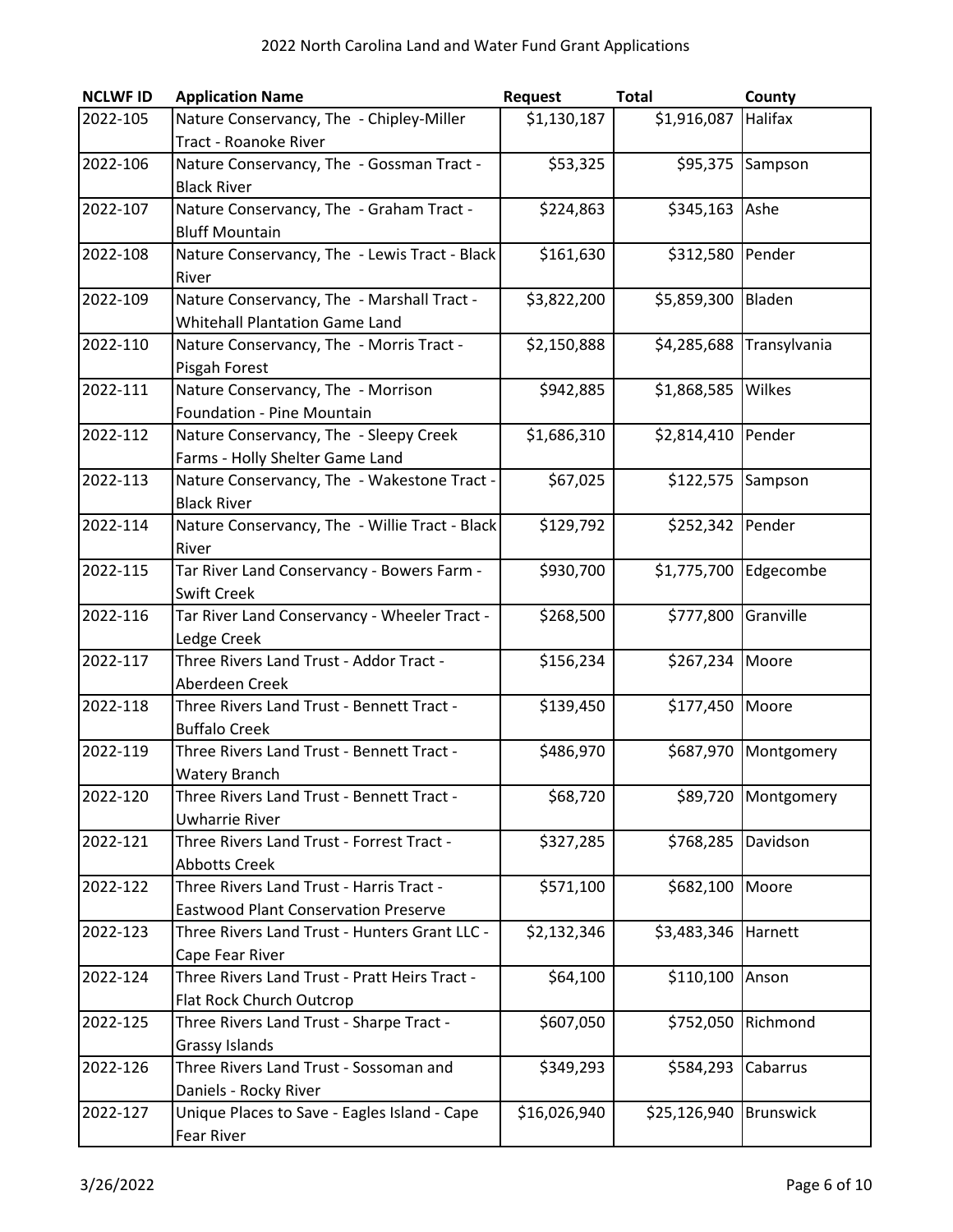| <b>NCLWF ID</b>    | <b>Application Name</b>                       | Request     | <b>Total</b> | County              |
|--------------------|-----------------------------------------------|-------------|--------------|---------------------|
| 2022-128           | Unique Places to Save - Pickoretum LLC -      | \$1,057,580 | \$1,557,580  | Orange              |
|                    | <b>Pickards Mountain</b>                      |             |              |                     |
| 2022-129           | Wendell, Town of - Moss Tracts - Buffalo      | \$374,658   | \$535,226    | Wake                |
|                    | Creek                                         |             |              |                     |
| <b>Restoration</b> |                                               |             |              |                     |
| 2022-401           | Amphibian and Reptile Conservancy - Eastern   | \$352,000   | \$829,532    | Macon               |
|                    | Hellbender - Working Lands For Wildlife       |             |              |                     |
| 2022-402           | Audubon North Carolina - Currituck Marshes -  | \$90,000    | \$178,179    | Currituck           |
|                    | <b>Restoration Design</b>                     |             |              |                     |
| 2022-403           | Audubon North Carolina - Lower Cape Fear -    | \$400,000   | \$500,000    | <b>Brunswick</b>    |
|                    | Marsh Enhancement                             |             |              |                     |
| 2022-404           | Audubon North Carolina - Pine Island - Pond   | \$309,000   | \$641,735    | Currituck           |
|                    | and Stream Restoration                        |             |              |                     |
| 2022-405           | Blue Ridge Resource Conservation and          | \$165,399   | \$286,497    | Ashe                |
|                    | Development Council - Bluff Valley - Wetland  |             |              |                     |
|                    | and Stream Restoration                        |             |              |                     |
| 2022-406           | Blue Ridge Resource Conservation and          | \$164,000   | \$335,498    | Watauga             |
|                    | Development Council - Jenson Farm - Dutch     |             |              |                     |
|                    | Creek UT                                      |             |              |                     |
| 2022-407           | Blue Ridge Resource Conservation and          | \$202,500   | \$454,003    | Yancey              |
|                    | Development Council - Mitchell Branch -       |             |              |                     |
|                    | Daylighting                                   |             |              |                     |
| 2022-408           | Blue Ridge Resource Conservation and          | \$176,000   | \$317,708    | Mitchell            |
|                    | Development Council - Rockhouse Creek UT      |             |              |                     |
| 2022-409           | Conserving Carolina - Bat Fork Wetlands       | \$496,058   |              | \$839,872 Henderson |
| 2022-410           | Conserving Carolina - Cane Creek at French    | \$580,921   | \$733,742    | Henderson           |
|                    | <b>Broad River</b>                            |             |              |                     |
| 2022-411           | Conserving Carolina - Deerwoode Floodplain -  | \$552,000   | \$683,240    | Transylvania        |
|                    | French Broad River                            |             |              |                     |
| 2022-412           | Charlotte Mecklenburg Storm Water Services    | \$700,000   | \$2,900,000  | Mecklenburg         |
|                    | Irwin Creek - 85 to Statesville Avenue        |             |              |                     |
| 2022-413           | Charlotte Mecklenburg Storm Water Services .  | \$750,000   | \$1,500,000  | Mecklenburg         |
|                    | Reedy Creek - Above 485                       |             |              |                     |
| 2022-414           | Catawba River Keeper Foundation - Canoe       | \$11,580    | \$23,160     | <b>Burke</b>        |
|                    | Creek UT - Beverdam Analogs                   |             |              |                     |
| 2022-415           | North Carolina DA&CS Division of Soil and     | \$1,116,993 | \$3,881,284  | Granville           |
|                    | Water Conservation - CREP 2022                |             |              |                     |
| 2022-416           | Durham, City of - South Ellerbe Creek - Phase | \$1,000,000 | \$1,400,000  | Durham              |
|                    | 3                                             |             |              |                     |
| 2022-417           | Ellerbe Creek Watershed Association -         | \$170,000   | \$767,958    | Durham              |
|                    | Strayhorn Branch                              |             |              |                     |
| 2022-418           | Jonesville, Town of - Sandyberry Creek and    | \$502,900   | \$811,438    | Yadkin              |
|                    | <b>Fall Creek</b>                             |             |              |                     |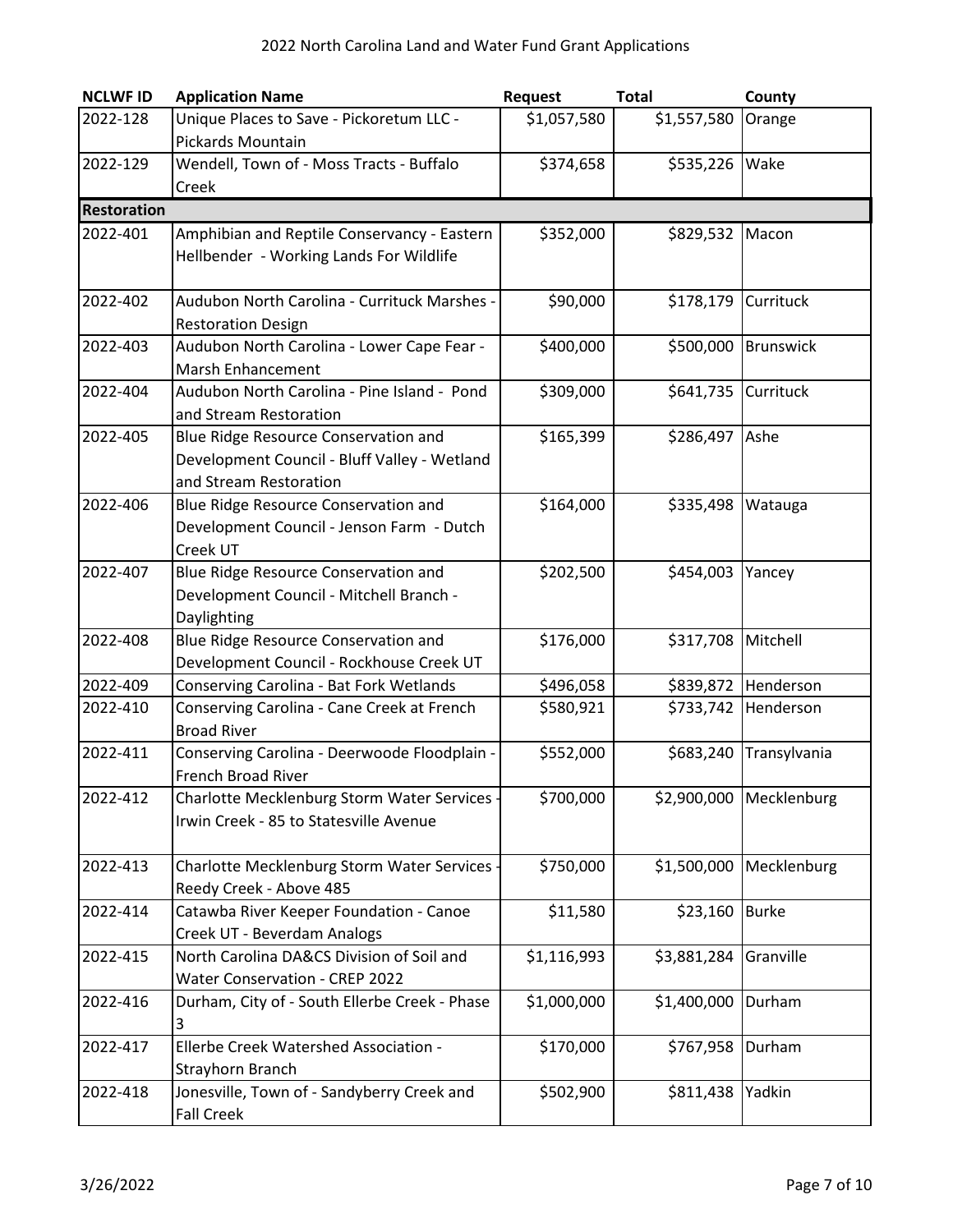| <b>NCLWF ID</b> | <b>Application Name</b>                         | <b>Request</b> | <b>Total</b> | County       |
|-----------------|-------------------------------------------------|----------------|--------------|--------------|
| 2022-419        | Mainspring Conservation Trust - Bartram         | \$154,000      | \$374,730    | Macon        |
|                 | Wetlands - Little Tennessee River               |                |              |              |
| 2022-420        | Mecklenburg County Soil & Water                 | \$135,000      | \$260,276    | Mecklenburg  |
|                 | <b>Conservation District - Urban Cost Share</b> |                |              |              |
|                 | Program                                         |                |              |              |
| 2022-421        | Morganton, City of - Bethel Park - Phase 2      | \$443,914      | \$1,003,853  | <b>Burke</b> |
| 2022-422        | Mountain True - Hominy Creek Reach 1            | \$518,484      | \$538,084    | Buncombe     |
| 2022-423        | Mountain True - Island Park - Ecological        | \$83,500       | \$206,780    | Swain        |
|                 | Enhancement                                     |                |              |              |
| 2022-424        | North Carolina Department of Natural and        | \$750,000      | \$1,350,000  | Wake         |
|                 | Cultural Resources - UT to House Creek - Art    |                |              |              |
|                 | <b>Museum Park</b>                              |                |              |              |
| 2022-425        | North Carolina Coastal Federation - Core        | \$879,429      | \$1,879,429  | Carteret     |
|                 | Sound - Living Shoreline                        |                |              |              |
| 2022-426        | North Carolina Coastal Federation - Jockey's    | \$115,835      | \$305,894    | Dare         |
|                 | Ridge State Park - Living Shoreline             |                |              |              |
| 2022-427        | North Carolina Coastal Federation - Lux Farms   | \$238,945      | \$406,138    | Hyde         |
|                 | - Phase 2                                       |                |              |              |
| 2022-428        | North Carolina Coastal Federation - MCAS        | \$620,000      | \$1,320,000  | Onslow       |
|                 | New River - Living Shoreline                    |                |              |              |
| 2022-429        | North Carolina Coastal Federation - North       | \$310,658      | \$373,596    | Carteret     |
|                 | River Wetlands Reserve - Donor Marsh            |                |              |              |
| 2022-430        | New River Conservancy - Mouth of Hardin         | \$669,000      | \$1,116,445  | Watauga      |
|                 | Creek                                           |                |              |              |
| 2022-431        | New River Conservancy - Peacock Lot - Boone     | \$1,025,000    | \$9,370,000  | Watauga      |
|                 | <b>Creek Daylighting</b>                        |                |              |              |
| 2022-432        | New River Conservancy - South Fork New          | \$68,000       | \$115,454    | Ashe         |
|                 | River - 163 Bridge Access Site                  |                |              |              |
| 2022-433        | New River Conservancy - Wagoner Access UTs      | \$158,000      | \$286,000    | Ashe         |
|                 | - New River State Park                          |                |              |              |
| 2022-434        | Piedmont Triad Regional Council - Richland      | \$895,000      | \$1,230,030  | Guilford     |
|                 | Creek - Southwest Heritage Greenway             |                |              |              |
| 2022-435        | Pilot View RC&D - Ararat River - Phase 8        | \$650,000      | \$1,300,000  | Surry        |
| 2022-436        | Raleigh, City of - Upper Durant Lake - Wetland  | \$1,000,000    | \$3,000,000  | Wake         |
|                 | Restoration                                     |                |              |              |
| 2022-437        | Resource Institute - Ashworth Creek - EQIP      | \$236,150      | \$696,829    | Buncombe     |
|                 | Reach                                           |                |              |              |
| 2022-438        | Resource Institute - Cartoogechaye Creek -      | \$61,760       | \$131,400    | Macon        |
|                 | <b>EQIP Reach</b>                               |                |              |              |
| 2022-439        | Resource Institute - East Fork French Broad     | \$225,800      | \$478,416    | Transylvania |
|                 | River - EQIP Reach                              |                |              |              |
| 2022-440        | Resource Institute - Lewis Creek - EQIP Reach   | \$192,300      | \$528,818    | Henderson    |
|                 |                                                 |                |              |              |
| 2022-441        | Resource Institute - Tusquitee Creek - EQIP     | \$150,000      | \$339,989    | Clay         |
|                 | Reach                                           |                |              |              |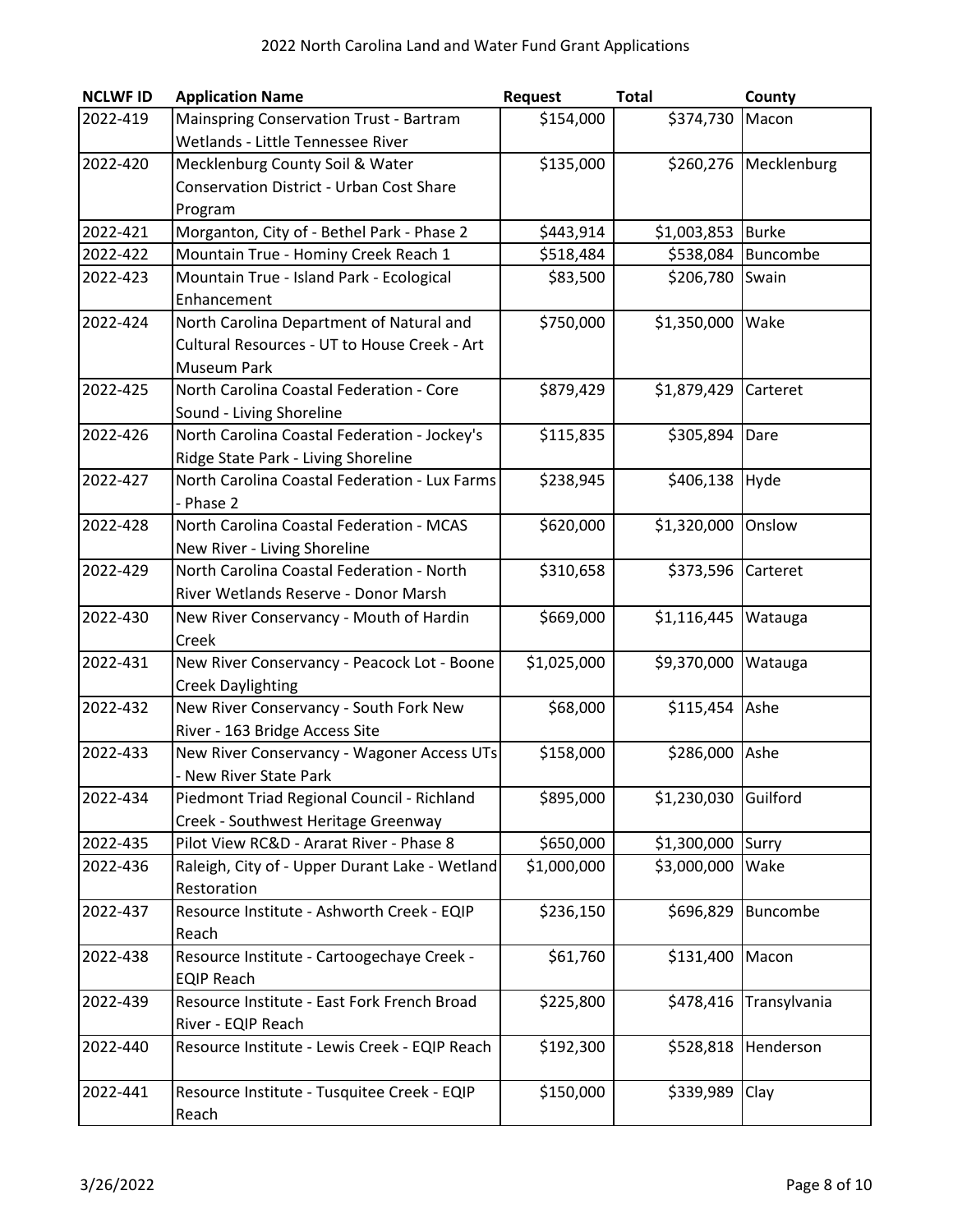| <b>NCLWF ID</b>              | <b>Application Name</b>                         | <b>Request</b> | <b>Total</b> | County           |
|------------------------------|-------------------------------------------------|----------------|--------------|------------------|
| 2022-442                     | Resource Institute - Williams Creek - EQIP      | \$183,100      | \$497,804    | Surry            |
|                              | Reach                                           |                |              |                  |
| 2022-443                     | RiverLink - Haith Branch - A-B Tech Campus      | \$314,335      | \$462,739    | Buncombe         |
| 2022-444                     | Smithfield, Town of - Spring Branch             | \$100,000      | \$782,500    | Johnston         |
| 2022-445                     | Conservation Fund, The - Jessup Mill - Dam      | \$422,500      | \$772,500    | <b>Stokes</b>    |
|                              | Removal                                         |                |              |                  |
| 2022-446                     | Nature Conservancy, The - Angola Bay Game       | \$708,170      | \$1,368,170  | Pender           |
|                              | Land - Pocosin Restoration                      |                |              |                  |
| 2022-447                     | Trout Unlimited - National Office - Catheys     | \$230,000      | \$487,000    | Transylvania     |
|                              | Creek Headwaters - Aquatic Passage              |                |              |                  |
| 2022-448                     | Wilkes Soil & Water Conservation District -     | \$90,909       | \$106,182    | Wilkes           |
|                              | McGrady Valley - Double Creek UT Phase 3        |                |              |                  |
| <b>Innovative Stormwater</b> |                                                 |                |              |                  |
| 2022-1001                    | Durham, City of - South Ellerbe Creek ISW       | \$500,000      | \$750,000    | Durham           |
| 2022-1002                    | Nags Head, Town of - Coastal Groundwater        | \$462,300      | \$855,300    | Dare             |
|                              | Drawdown                                        |                |              |                  |
| 2022-1003                    | North Carolina Coastal Federation - East End    | \$105,714      | \$157,446    | Carteret         |
|                              | Pine Knoll Shores - Phase 3                     |                |              |                  |
| 2022-1004                    | North Carolina Coastal Federation - Pervious    | \$98,624       | \$203,045    | Carteret         |
|                              | Paver Technology                                |                |              |                  |
| 2022-1005                    | North Carolina State University - Field Testing | \$173,614      | \$306,955    | Orange           |
|                              | of Bioswales                                    |                |              |                  |
| 2022-1006                    | North Carolina State University - Real-Time     | \$286,654      | \$800,995    | Wilson           |
|                              | <b>Control of Stormwater Ponds</b>              |                |              |                  |
| 2022-1007                    | New Bern, City of - Duffyfield Stormwater       | \$150,000      | \$4,988,601  | Craven           |
|                              | Enhancement - Phase 2                           |                |              |                  |
| <b>Planning</b>              |                                                 |                |              |                  |
| 2022-801                     | Audubon North Carolina - Battery Island -       | \$135,000      | \$175,000    | <b>Brunswick</b> |
|                              | <b>Restoration Plan</b>                         |                |              |                  |
| 2022-802                     | Boone, Town of - Boone Creek - Flood and        | \$32,700       |              | \$40,700 Watauga |
|                              | <b>Restoration Assessment</b>                   |                |              |                  |
| 2022-803                     | Coastal Carolina Riverwatch - Evaluating        | \$858,538      | \$872,938    | Carteret         |
|                              | <b>Coastal Contamination - Carteret County</b>  |                |              |                  |
| 2022-804                     | Catawba River Keeper Foundation - South         | \$65,000       | \$142,500    | Gaston           |
|                              | Fork Catawba - Watershed Plan                   |                |              |                  |
| 2022-805                     | Haywood Waterways Association - Upper           | \$330,000      | \$412,500    | Haywood          |
|                              | Pigeon River - Flood Mitigation Plan            |                |              |                  |
| 2022-806                     | Piedmont Triad Regional Council - Richland      | \$66,000       | \$91,000     | Guilford         |
|                              | Creek - Urban Stream Plan                       |                |              |                  |
| 2022-807                     | Shelby, City of - Hickory Creek - Greenway      | \$75,000       | \$111,000    | Cleveland        |
|                              | Plan                                            |                |              |                  |
| 2022-808                     | Smithfield, Town of - Spring Branch -           | \$95,000       | \$190,000    | Johnston         |
|                              | <b>Restoration and Resiliency Plan</b>          |                |              |                  |
| 2022-809                     | Sound Rivers - Runyon Creek - Watershed         | \$44,500       | \$88,600     | <b>Beaufort</b>  |
|                              | Plan                                            |                |              |                  |